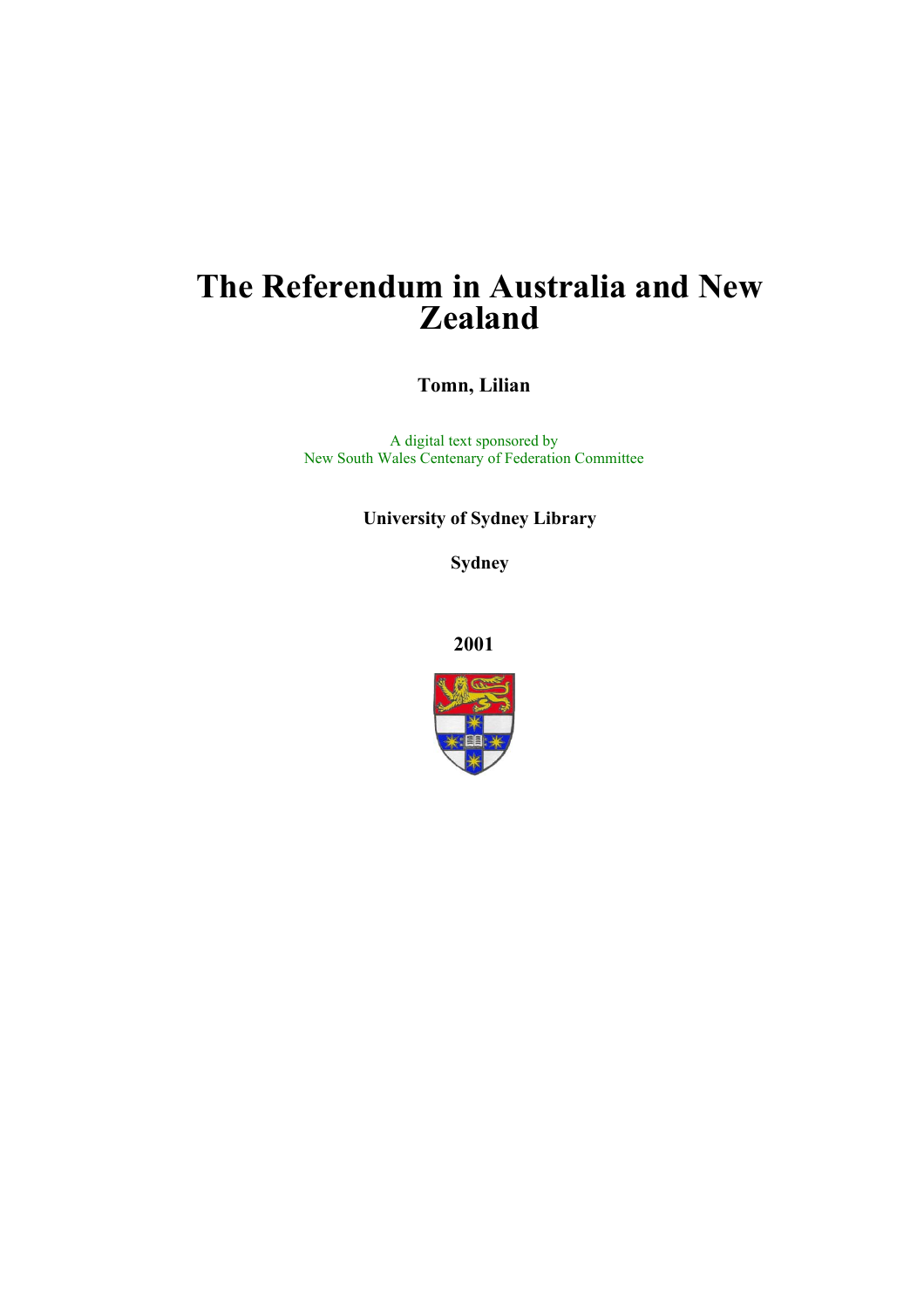### **http://setis.library.usyd.edu.au/fed**

 © University of Sydney Library. The texts and images are not to be used for commercial purposes without permission

#### **Source Text:**

 Prepared from the print article published in Contemporary Review August 1897 Pages 242-52

 All quotation marks retained as data All unambiguous end-of-line hyphens have been removed, and the trailing part of a word has been joined to the preceding line.

First Published: 1894

*Australian Etexts 1890-1909 prose nonfiction federation*

**2001** Creagh Cole Coordinator Final Checking and Parsing

# **The Referendum in Australia and New Zealand**

### **Contemporary Review**

**1897**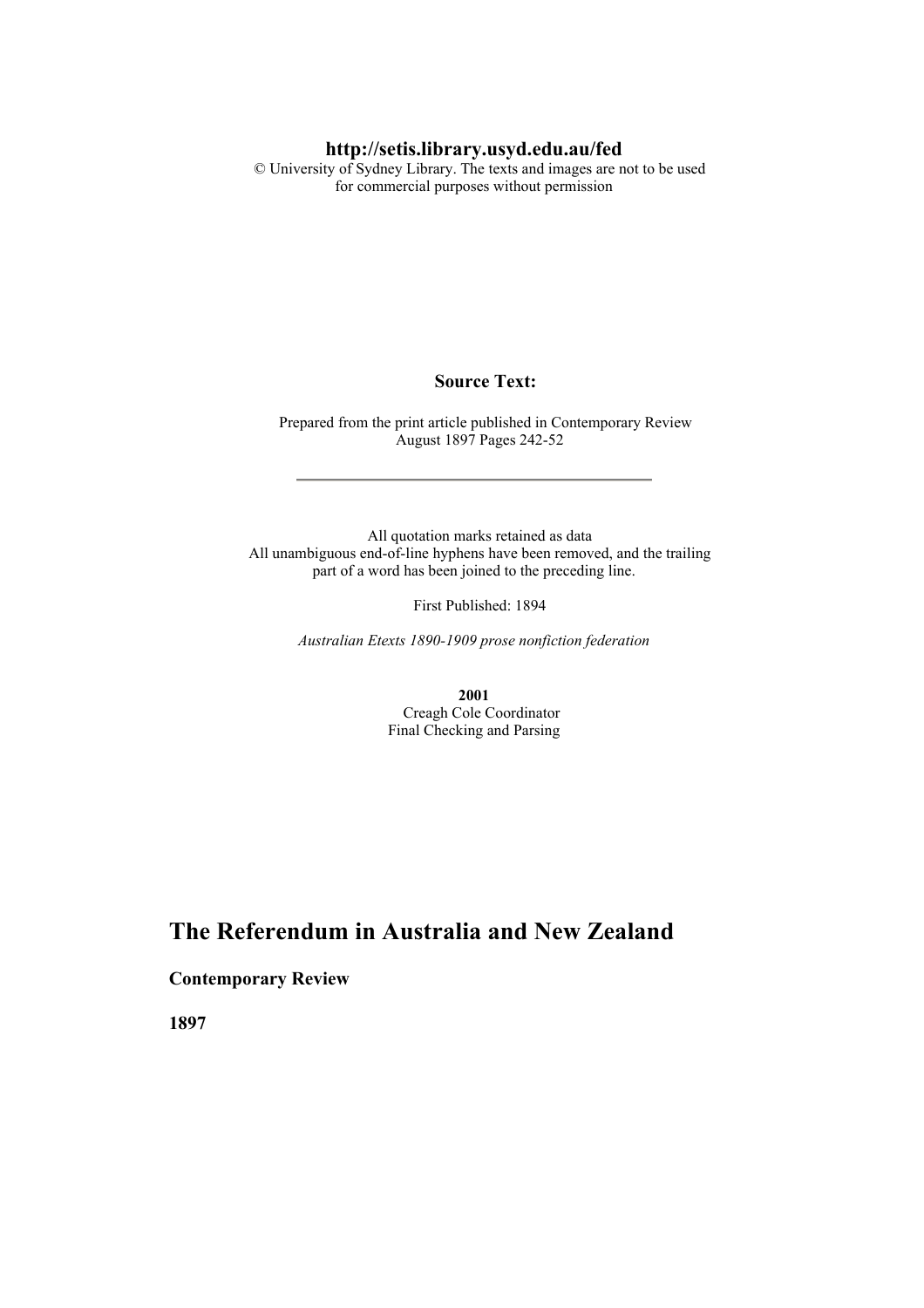# **The Referendum in Australia and New Zealand.**

 A VERY suggestive discussion took place some years ago as to whether the referendum might advantageously be introduced into England, and no less an authority than Professor Dicey appeared as the champion of the people's vote.\* From that time referendum questions have attained a certain importance in England, and we now study the system, not as a mere constitutional curiosity, but as a possibility of the future. It is therefore interesting to find that the referendum has become a question of practical politics in Australasia. No less than five of the Colonial Parliaments were occupied in discussing Referendum Bills during the last parliamentary year. In four of them—New South Wales, South Australia, Tasmania and New Zealand—these Bills were government measures, and in Victoria the bill, though introduced by a private member, was supported by the Government, who had appointed a Royal Commission to inquire into the question in 1894. None of the bills, however, became law that session, the farthest advanced being that of New South Wales, which was thrown out in the Upper House. There is nevertheless every likelihood of the referendum becoming law in the near future, especially as it is proposed to submit the Australian Federation Act to the popular vote. In South Australia at least it will be no innovation, for an experimental referendum on the education question was actually taken there at the time of the last general election in April 1896, in consequence of a parliamentary resolution. The constitutional interest of the Australasian referendum lies in the fact that it is an attempt to incorporate into a monarchical government of a parliamentary type a highly democratic expedient peculiar to a republican and federal state, and its organisation may therefore prove an object lesson for the mother country. The very term "referendum" is borrowed from Switzerland, and denotes the popular voting on legislative questions submitted by the Government. It is organised in such a manner that the Swiss people are virtually in the same position as a sovereign in a monarchy. They have the right of vetoing all laws, a right which they frequently exercise. The great fact about the Australian referendum is that it is not an attempt to constitute the people sovereign, but to substitute their assent for that of the Upper House should the Upper House continue to reject a Bill passed by the Lower House. The government bill, which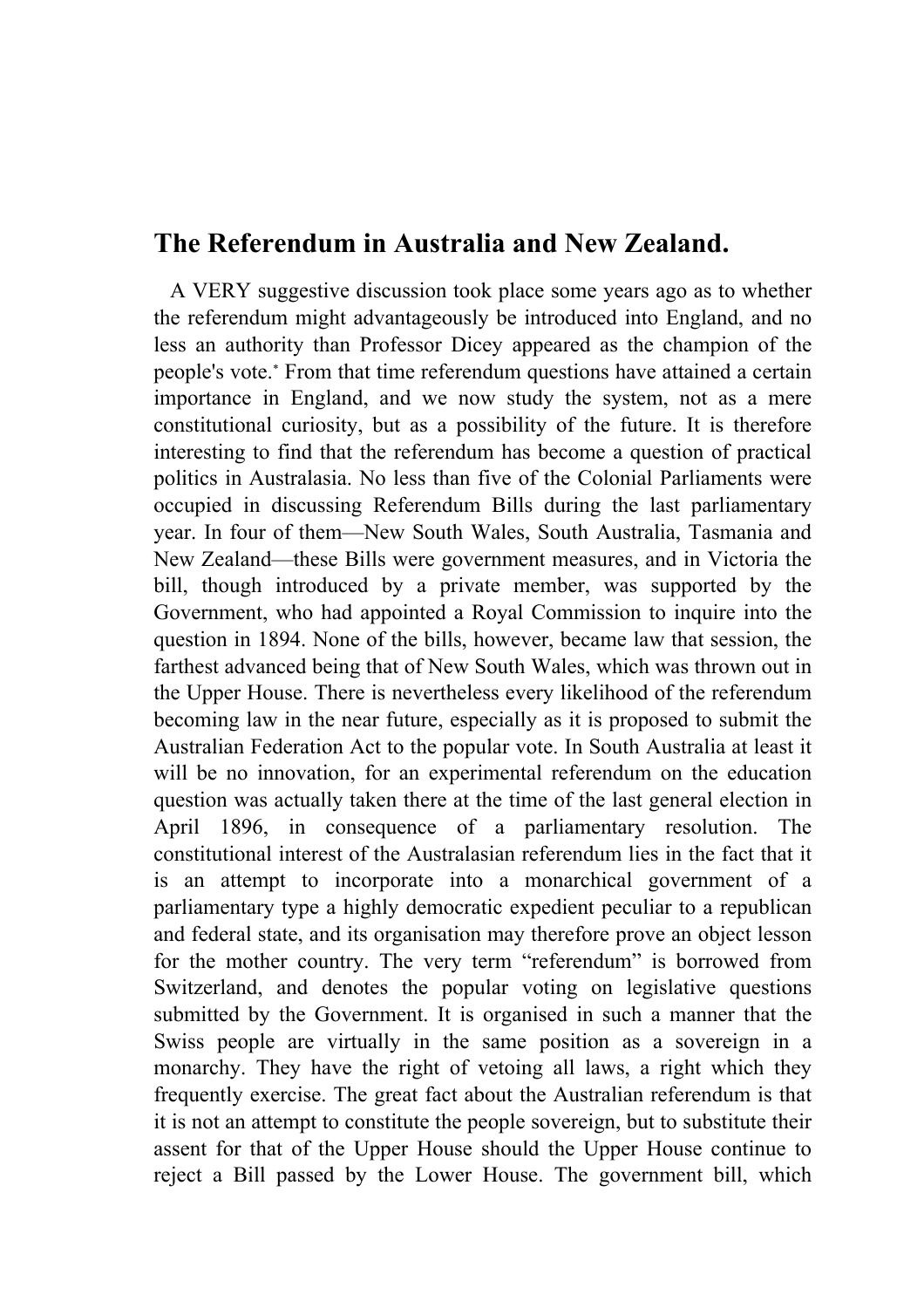aimed at establishing the system in New South Wales, was entitled "A Bill to provide means of Legislation in case of Disagreement between the Legislative Council and the Legislative Assembly," while the Victorian Bill went a step farther, and inserted a clause that bills submitted to the referendum, and accepted by the people, should bear the following style: "An Act passed by and with the advice and consent of the Legislative Assembly and with the approval of the People of Victoria." All mention of the Legislative Council is omitted. The New Zealand Bill, which was entitled "An Act to refer to the Electors of the Colony certain Motions or Bills for their Decision," had a wider scope, and provided not only for a referendum when the two Houses should disagree, but also that *both* Houses might by a resolution submit *any* motion or bill to the vote of the electors. All the bills provided that when a measure should have twice passed the Lower House and should have been twice rejected by the Upper House, or should have been amended in such a way as to amount to a virtual rejection, or if the other House should fail to pass or reject the bill within a certain time, then it was open to the Lower House to pass a resolution submitting the measure to the referendum. The Governor, on being notified, would publish the law in the official gazette and fix a date for the popular vote to be taken. Thus, provision was made for three debates in the Legislative Assembly before a bill should be submitted to the people—two debates on the bill and a debate on the resolution. In New South Wales, before the resolution could be carried, it had to be supported by an absolute majority of the members on the roll. The New South Wales Bill further provided that at least 100,000 valid votes must be recorded at the polls before the bill could become law. The number was afterwards reduced in committee to 80,000, but the clause is in itself interesting as an expedient to force people to vote.

 Copies of the law were to be posted in all court-houses and post-offices and school-houses for at least a fortnight beforehand, and in New South Wales copies of the proposed bill would be given gratis to any applicant. The machinery brought into play in the case of a general election was applied to the referendum. There were the same writs, returning-officers, polling-places, and penalties. The ballot papers were to contain the name of the bill and the words "For" and "Against." The voter, if he wished to support the bill, struck out the word "Against"; if he wished to veto the bill, he struck out the word "For." Two other curious provisions remain to be noticed. The first is the provision in the New South Wales Bill which provides that, in the event of a referendum and a general election coming together, both should take place on the same day and at the same time. It would seem as if the law must inevitably suffer in this case. At election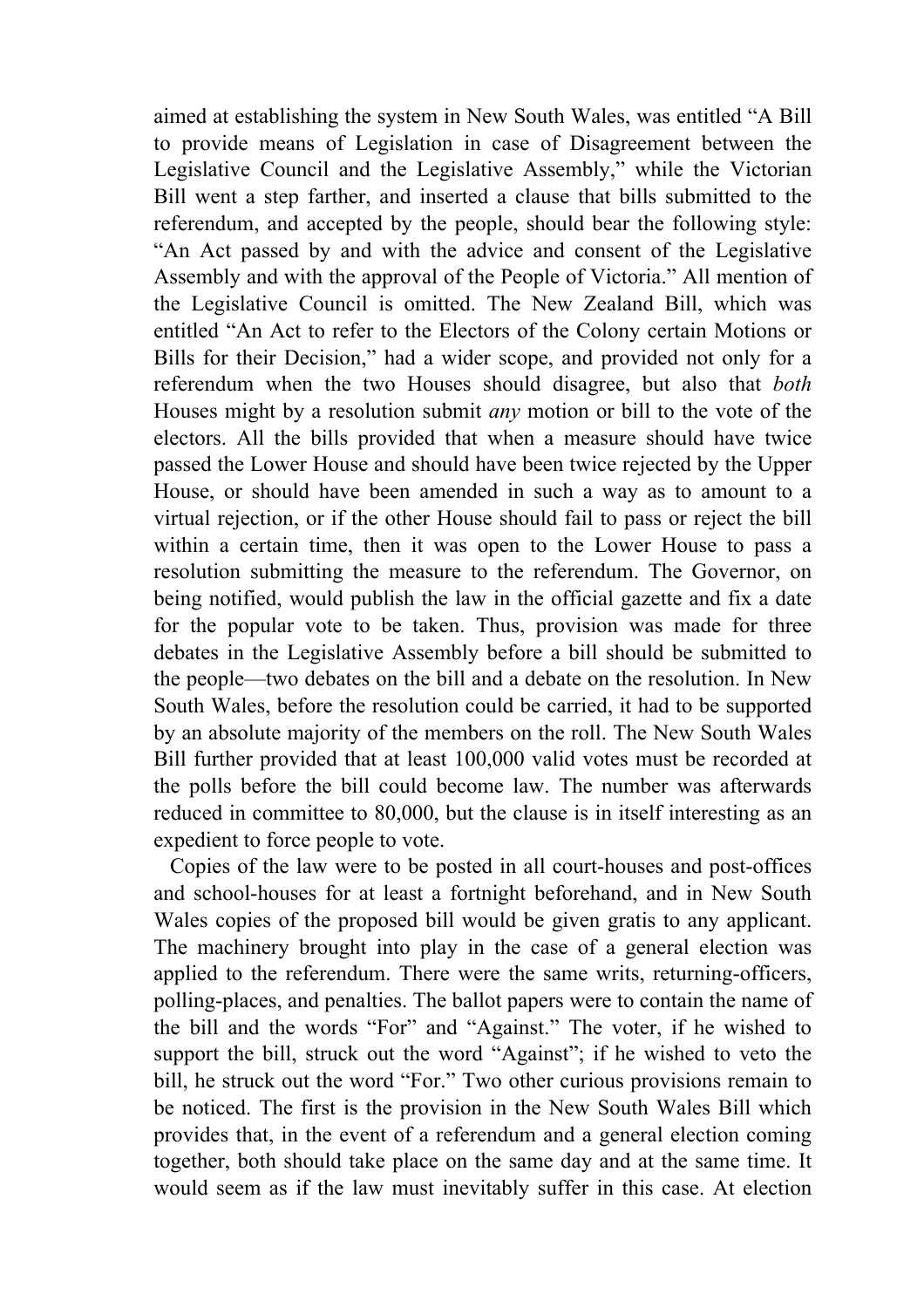time a man is not in the frame of mind best calculated to give an impartial judgment and adequately to consider a measure in all its details. People are then divided into distinct parties and as many camps. To vote for a law at the same time as for a representative would probably intensify the feelings of the voters, add to the difficulties of the election, and effectually negative the possibility of any calm, dispassionate judicial opinion on the measure.\* This clause has now been omitted in the last New Zealand bill, and it was expressly provided that the referendum should not take place on the same day as a general election or a licensing election. The other curious proviso, contained in the New Zealand Bill, permitted the vote to be taken through the post-offices as an alternative, in which case the postmasters would act as returning-officers. The reason for this is the great saving of expense.

 A clause in the New South Wales Bill gave any fifty electors in the same district the right to appeal against the return.

 It is generally provided that, if a bill be negatived at the polls, the question shall not be brought up again for three years; the New Zealand Bill, however, adds the qualifying clause, "unless 10,000 citizens should demand it." Should, however, a majority vote for the bill, it is then to be sent to the Governor for his assent, as if it had passed the Upper House in the regular course of events. The referendum in no way affects the Governor's right of *veto* except in New Zealand. There a bill accepted by the people is to become law on a date to be named by the Governor by proclamation. His assent seems to be unnecessary.

 The New Zealand Bill further provided that *both* Houses might decide to refer a question to the people, in which case the same procedure was to be followed, but the people were only to be consulted on a general motion or resolution, not on an Act of Parliament. Should the answer be an affirmative one, the duty of at once preparing a bill to give effect to such alteration or proposal devolves upon the Colonial Secretary, and must be brought in within ten days of the opening of the next session of Parliament.

 It will be noticed how very different the referendum as proposed in Australia is from the referendum as organised in Switzerland. There the voting is chiefly on a bill that has passed both Houses. Only in one case does the law provide for a referendum in case of dispute between the two Houses—*i.e.,* when they disagree as to the necessity for a total revision of the Constitution. This has never yet occurred. All laws affecting the Constitution go to the people at once for their assent or veto. In the case of ordinary federal laws they vote when 30,000 citizens have demanded that it shall be submitted to the people, or when 50,000 citizens have demanded a new law, or a change in the existing law. Thus the Swiss people usually vote on the initiative of a fraction of their number. The movement comes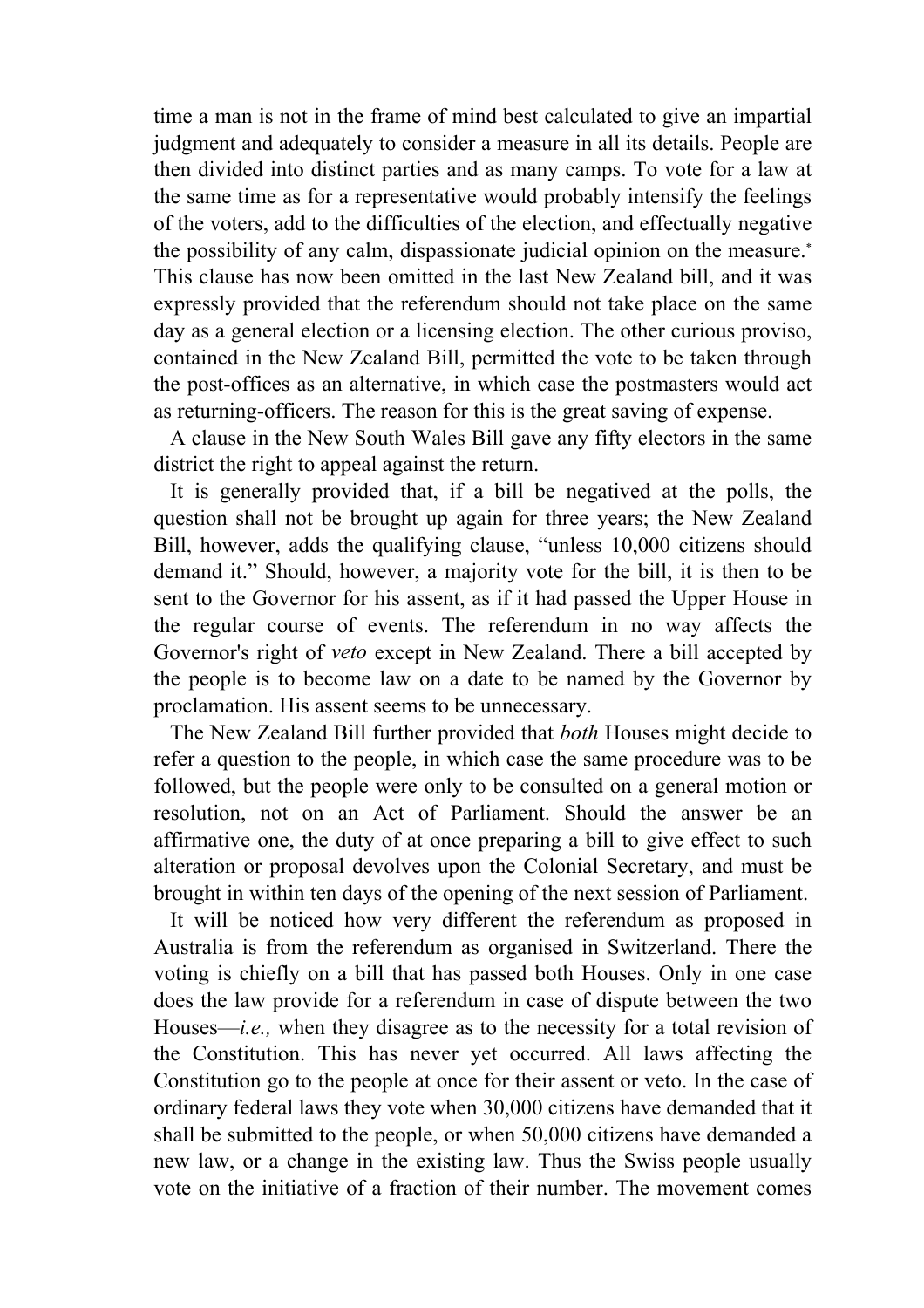from below, not above. Nothing like this has been proposed in the colonies. The initiative of setting the referendum in motion rests entirely with either the Lower House in case of dispute, or, in New Zealand, with both Houses, should they wish to refer anything. The referendum therefore, depends on the option of Parliament. This form is not unknown in Switzerland. It was tried in the canton of Berne, but it did not work at all. The minority were always demanding an appeal to the popular vote, and the majority would never accede to their request. It has been criticised by a great Swiss constitutional writer, who says that it will only take place when either the Legislature has no doubt of the result, or wishes to shift the responsibility of a grave decision on to the shoulders of the people.

 Thus far we have been concerned with the dry details of the organisation of the referendum, and they show us that, though the Australians have gone to Switzerland for their idea, yet the system proposed is quite new and original. The case for and against the referendum has been fought out in lengthy debates in all the Parliaments during several sessions. The arguments brought forward by its supporters have been based on the defects of representative government in general and of the Australian Upper Houses in particular. The great fact they all insist on is, that the Upper House obstructs legislation. In Victoria it was said that the Legislative Council had rejected fifteen bills since 1891, and that a bill to prevent plural voting was rejected three times, and the Legal Professions Amalgamation Bill no less than five times. In New South Wales it was said that the Mining Bill had been hanging on for twenty years. The only remedy for this sort of thing was either a general election or the tacking of money bills on to ordinary bills. The tacking process, it seems, had been tried in Victoria without success in 1865. A new tariff was proposed which involved protection. The other House held Free Trade views, so the tariff was tacked on to the Appropriation Bill, which was thrown out in consequence. Thereupon the Government had to levy taxes on the mere resolution of the Legislative Assembly; they had to make arrangements with the various banking houses, and the Government had to furnish the salaries to public servants without the necessary authority. A dissolution returned a majority in favour of protection. The Upper House again refused to consider the Appropriation Bill with the tariff tacked on. The Ministry resigned. There was no one to take their places. They were reinstated, gave in, and finally sent up two separate bills.

 The same thing happened to the bill for the payment of members. The only other alternative, therefore, was a dissolution and a general election. This penalised the Lower House, but did not affect the Upper House. One member thus expressed it: "They say they do it for the people, but they do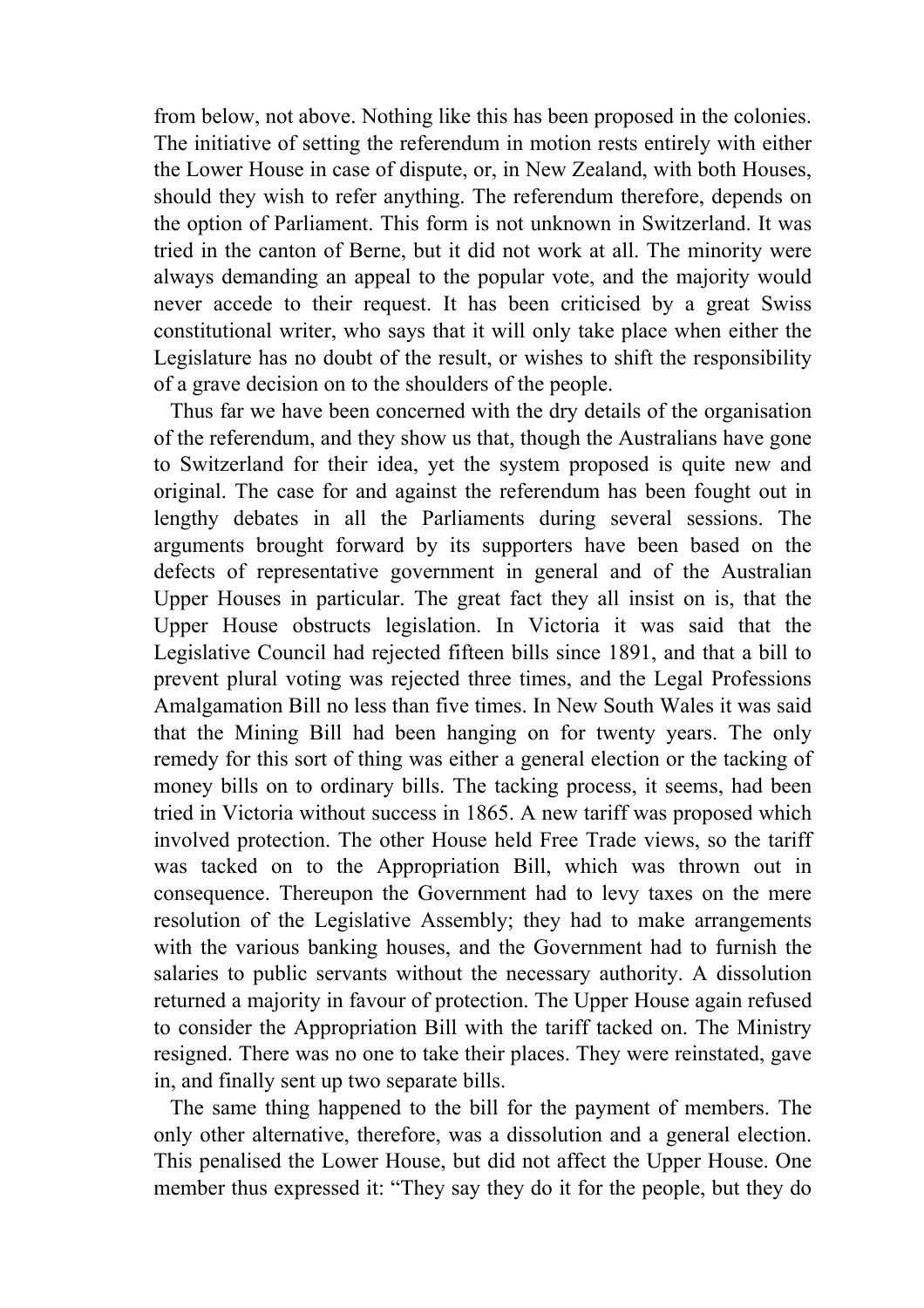not have to go to the people." Once a general election comes on, the supporters of the referendum said, besides the expense and turmoil it entails, the issue is apt to be obscured. Other questions crop up besides the one upon which the Lower House went to the country. People do not distinguish between men and measures. The law is not judged on its intrinsic merit, but is affected by the fact that the candidate is a good sportsman or by the immediate popularity of the Government. The referendum is in every way more direct. It is the common-sense way of obtaining the will of the people when there is a doubt as to what the will of the people really is. Thus the Royal Commission in Victoria report: "The Commission are strongly impressed with the advantages of the referendum. It provides a simple method of obtaining an accurate expression of the popular will on any question."

 It was also urged that a general election does not always have the desired effect. The other House has refused bills even when the people have pronounced for them, but the referendum leaves the other House out altogether. It is therefore immediately efficacious and settles the dispute once for all, and deadlocks are averted. It was also urged that the referendum would improve the position of the Upper House, the people would no longer feel that the Second Chamber was needlessly obstructing or was actuated by jealousy or selfish motives. It would, therefore, obtain the confidence of the people. The referendum would also prove a check on the Lower Chamber and a safeguard against over-hasty legislation. It was pointed out that so many disturbing influences affected a bill in the making—the threat of a Ministry to resign, the weariness of the members, the fact that a grant was made to certain localities all influenced its progress, but once introduce the referendum and laws could not be enacted "by an accidental majority, by party logrolling or the mercenary vote of professional politicians."

 Thus the arguments were that the referendum is a better method of deciding than a general election, it is more direct, less hard upon the Lower House, finality is attained and a law is judged on its merits.

 Another line of argument was directed to a general panegyric of the system of the referendum itself, not as an alternative to a general election. It would have, so it was said, a most educative effect. The people would take a far keener interest in politics if they knew that questions might come before them; it would engender a feeling of responsibility, promote national unity, prove a safety-valve for political agitation and conduce to the tranquillity of trade and of the colonies generally. It is, moreover, the proper way of recognising the sovereignty of the people.

A great deal was said in the debates about the fitness or unfitness of the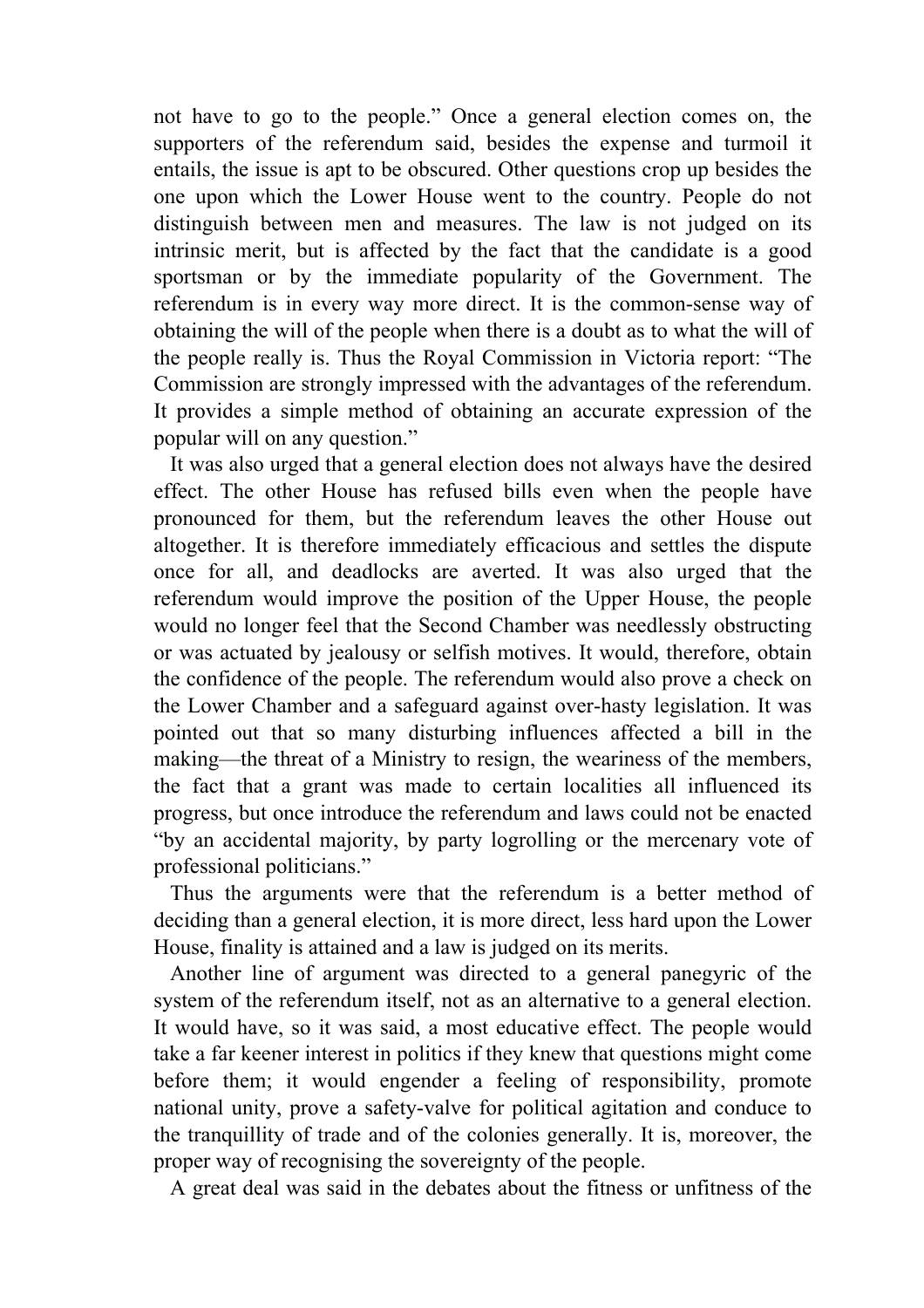people to judge laws of this kind. Those who advocated the referendum declared that if the people were able to choose representatives they could pronounce on laws. There is no danger of over-hasty legislation, they said, for there is always a greater temptation to say No than to say Yes, inasmuch as there are more points to which a voter can raise objections than points to which he will feel inclined to assent. It is so easy to find flaws. The referendum, they pointed out, is not an appeal from knowledge to ignorance. What is the special knowledge of members? The virtue of parliamentary discussion lies in threshing the matter out. Electors are only required to record their approval or disapproval after a matter has been threshed out. A very different talent is required to make an Act of Parliament than to say whether it be good or bad. The people are already practised in such questions. They are accustomed to vote on Local Option, on the imposition of new rates, and on new loans raised by their municipalities. The votings on these subjects are only referendums in miniature. The referendum in Switzerland is quoted, and a deal is made of the fact that in that country it has proved to be a most conservative measure.

 The opponents of the referendum maintained that the remedy was worse than the evil. There was a great deal to be said for the system, but its disadvantages outweighed the advantages.

 "Every three years,"\* one speaker said, "you get the public voice on highly important and leading questions. You therefore do not want a referendum. If you would take a referendum on second-rate questions on the ground that you do not get a vote on them at elections, the expense, the annoyance and the weariness will be so great that the people will beg and implore you to do the business here and not worry them with it. The referendum is only a general election in miniature, and if you increase the frequency of these elections you will weary the people out and render them apathetic and unintelligent. At present only a very small percentage of those entitled, vote at licensing elections, a subject in which they are really interested."

 The same tendency, it may be remembered, is very strong in Switzerland, where the abstentions have been so great that the governments of some cantons have been forced to adopt the system of compulsory voting to counteract it.

 Another speaker put the case tersely by saying that to engraft the referendum on the parliamentary system was like buying a dog and barking yourself.

 It was also urged that Parliament must, from the nature of things, do its work better than any substitute:

 "It is not advisable," one speaker argued, "to take the ultimate power away from a tribunal like Parliament and give it to a tribunal that is not forced to study questions,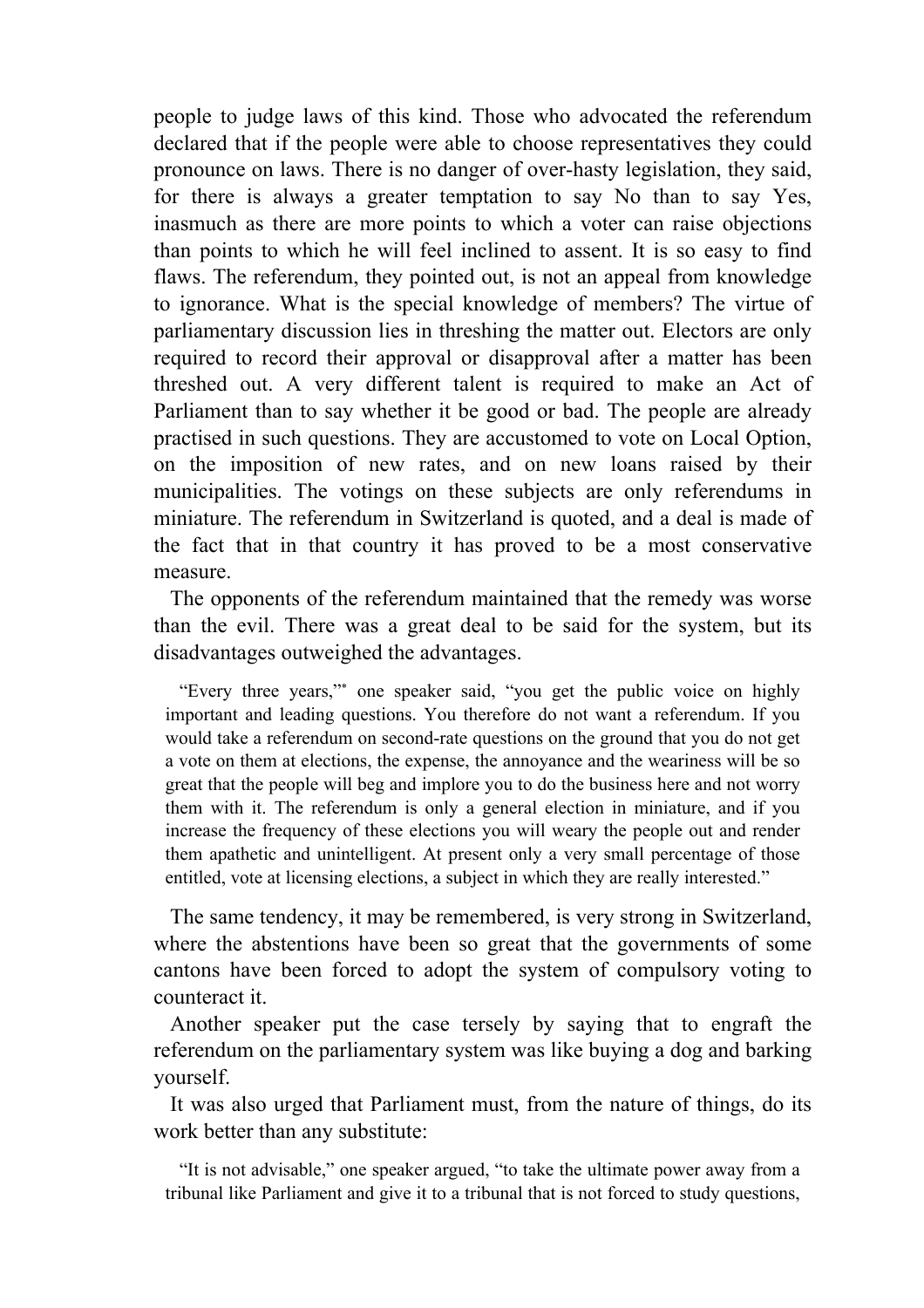or to obtain a knowledge of them, or to discuss them. It means legislation without discussion. Expert education and expert advice are very desirable things. The very coming here and being elected is in itself a liberal education. A man cannot gain the confidence of the people without showing that he has studied public questions, and that he possesses a decent and fair amount of elementary knowledge of them. He gains a great deal more knowledge and studies a great deal further by coming here. A tribunal of practical well-informed politicians is a much safer body than the mass outside. They already fix general principles; the representatives should have a free hand as regards details. Many of us, after free and honest discussion, see our way to modify our opinions on certain details, even on important details. That is the use of arguments on both sides. In the referendum you hand the question over to a body that is not compelled by the conditions of its existence to go through all the process of listening and weighing and studying and judging."

 It was also pointed out that the referendum would not obviate the evils of the party system as its supporters had urged. The Ministry must resign if the country pronounces against them at the poll on the bill, and if they are in a majority there was nothing for it but a dissolution. Party organisations would be just as active to secure the rejection of a bill as the election of a member.

 "Are we to suppose," said an opponent of the referendum, "that if a bill is laid before the country every man will vote upon it entirely without personal considerations and uninfluenced by side issues? If a Liberal Government is beaten on a measure twice, would Conservative electors vote upon it simply upon the merits of the question itself? Would they not be influenced by the fact that it came to them from a Liberal Government, supported by their enemies the Liberals, and opposed by their friends the Conservatives? If men do not vote upon the merits of the question here, why are the people to be so superior?"

 In the New South Wales debates it was urged that it would be so ignominious to have to appeal to the country because the Lower House had been twice flouted by the Upper House. To secure the acceptance of the bill it would be necessary to rouse the country from one end to another. Every engine of government, every appeal to passion and democratic feeling would be brought into play to cover with opprobrium the men who had voted against the bill. The consequence would be that you would not get a decent man to sit in the other House.

 Several speakers objected to the conservative character of the referendum. They said it was difficult enough under the existing system to get laws passed; fresh checks would only prove an extra burden, and be a great obstacle to progress. A question negatived by the popular vote would be thrown back indefinitely for years, whereas there was always a chance now of hammering out a compromise with the other House.

Want of time and inclination on the part of the people were also adduced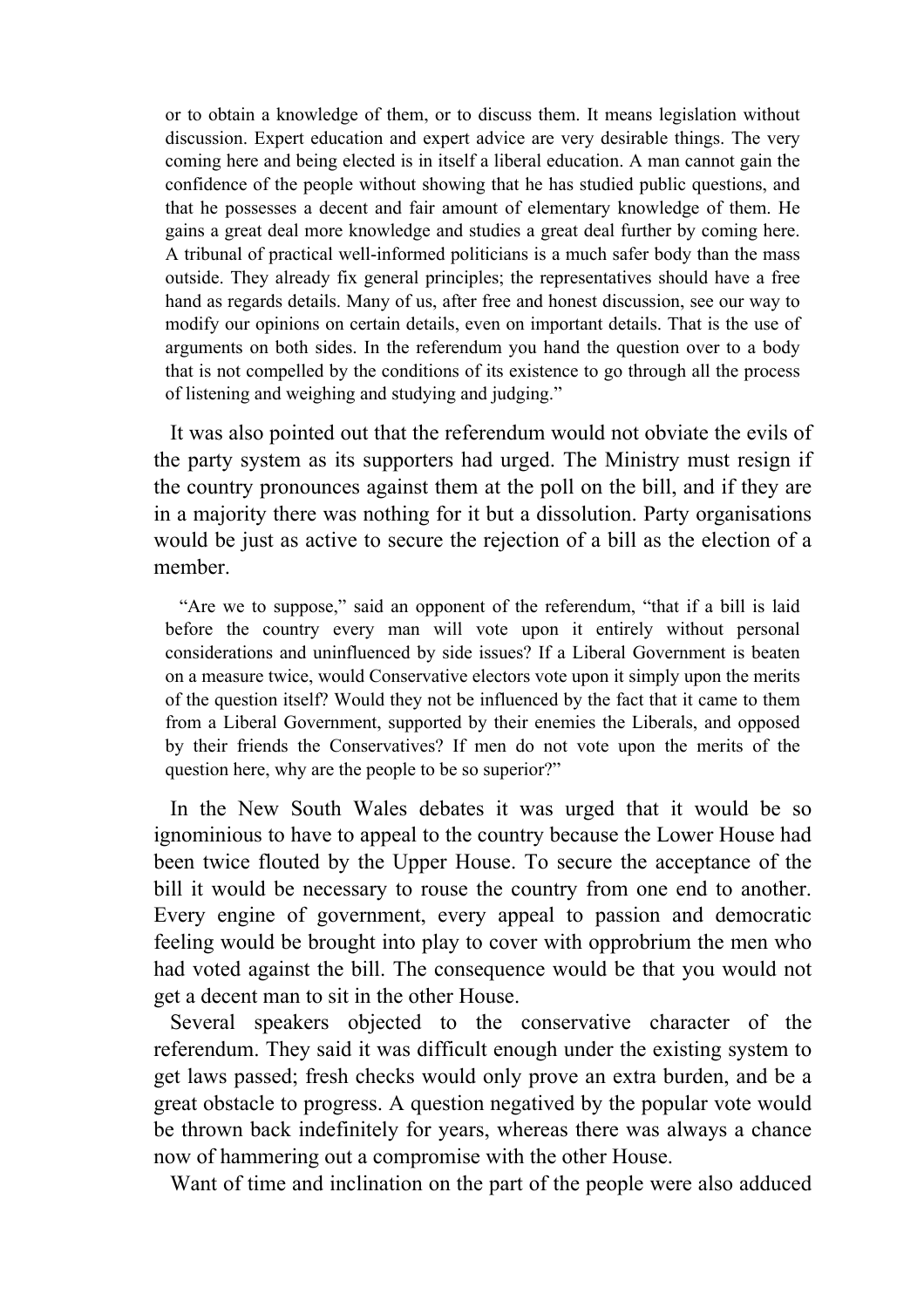as arguments against the system. It is absurd, one speaker said, to present detailed Bills to the electors, for lawyers are the only people who understand them, and they differ as to the meaning of every clause.

 Mr. Shiels, who dissented from the majority in the Commission on the Referendum in Victoria, said in his report:

 "I recognise that there are some manifest advantages in the use of the referendum, and approve it as the best means of ascertaining the true opinion of the people on propositions involving grave constitutional changes, the issues of which can be submitted in clear and simple form to the direct Yes or No of the electors. For settling other differences between the House of Parliament on complicated matters of general legislation I prefer a dissolution of both Houses. This method is in harmony with representative government, and gives no advantage to the voters of cities and towns against the country electors, who cannot so easily and conveniently record their suffrage."

 It is a curious fact that the expensiveness of the referendum, which is so marked a feature of the popular vote in Switzerland, has only been dwelt on in the New Zealand Parliament. A far more serious objection, however, urged in both New South Wales and New Zealand, was the nomadic character of the population. No less than between forty and fifty thousand who had voted in New South Wales in 1894 were disfranchised in 1895 because they had changed their residence. It is impossible that mere birds of passage and raw immigrants can have any permanent interest in laws or understand the legislative situation.

 There is, therefore, a great deal to be said both for and against the popular veto, and many of the arguments of the colonial statesmen are applicable to and have a direct bearing on the referendum question in England. One cannot, however, conclude an account of the referendum question in the Antipodes without describing the education referendum in South Australia which decided the question of religious instruction in schools and the State grants to denominational schools. Under the system which was then put on its trial all education was compulsory and, in the State schools, free. No grants were made to denominational schools for the results achieved by them in secular matters. In the State schools Bible reading and distinctly religious instruction by the teachers were not allowed during school hours; but "moral lessons" were prescribed, and the reading lessons were "permeated with unsectarian Christian teaching." Before 9.30 A.M. the teacher might read the Bible to any scholars whose parents should choose to send them, but attendance was not compulsory. This system seemed to be most unpopular, judging by the number of petitions against it which Parliament received every session, and many and fruitless were the discussions which took place on the subject within the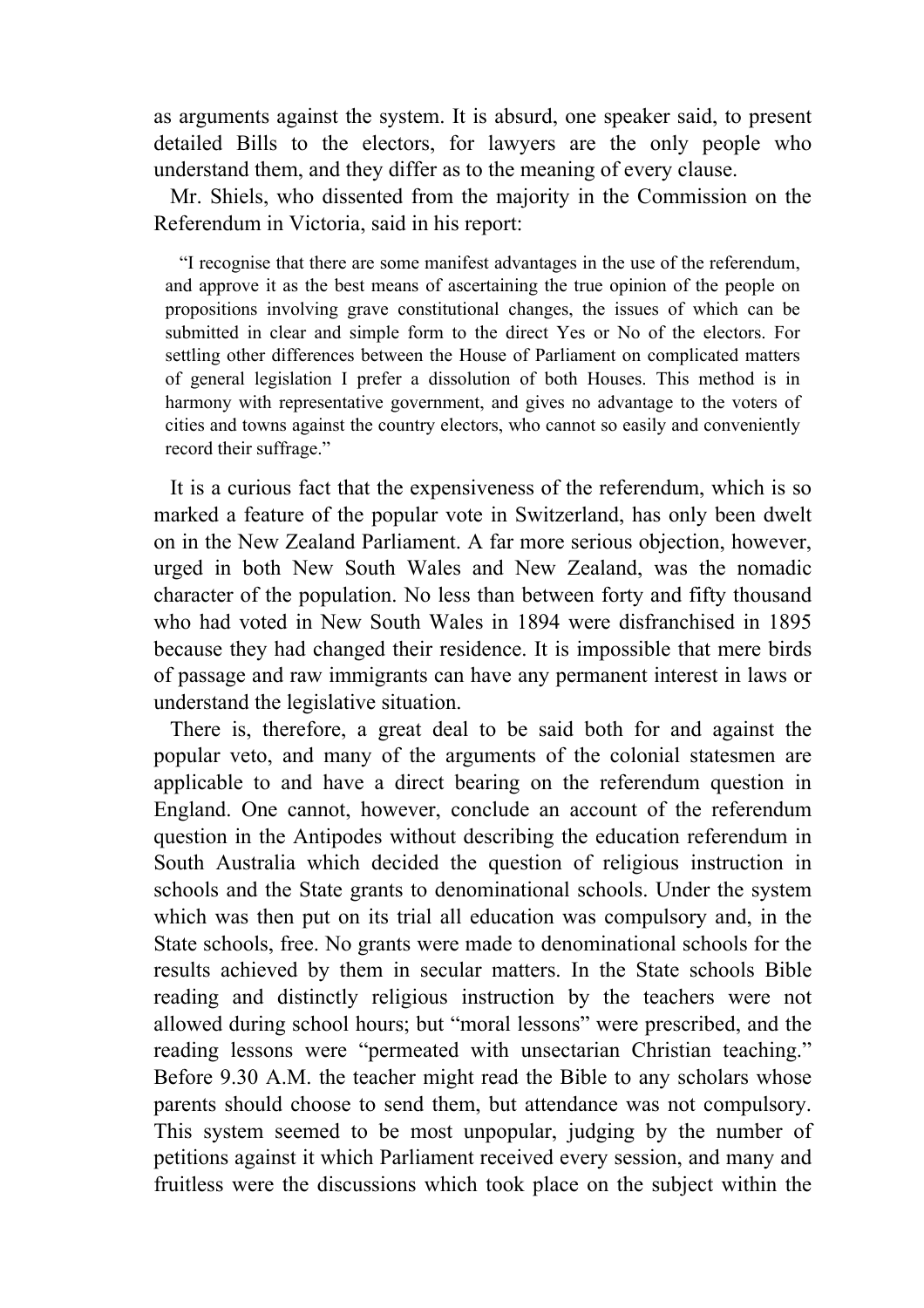House itself. Finally, by a resolution of the Lower House in September 1895, it was decided to refer the matter to the people at the next general election in April 1896. The electors were furnished with ballot papers on which the three following questions were printed, and these papers were handed in at the same time as the elector voted for his representative. The questions were:

1. Do you favour a continuance of the present system of education?

2. Do you favour the introduction of scriptural instruction in State schools during school hours?

3. Do you favour the payment of a capitation grant to denominational schools for secular results?

 The electors could either answer Yes or No or leave the space blank. This means of getting at the opinion of the country relieved the candidates considerably. There was no need for them to pledge themselves, since the electors had the matter in their own hands. It also gave the people a better chance of choosing able men in spite of their attitude on the schools question, because their attitude was no longer of much importance.

 It must be remembered that this voting did not take place in consequence of any Act of Parliament. It was merely a method of getting at the opinion of the country apart from the numerous complications and measures which determine the result of a general election. But the result was by no means necessarily final, only instructive for the legislators. There was, however, no doubt but that they would shape their course accordingly. The occasion was all the more interesting since it was the first time that women had voted under the Adult Suffrage Act, and the religious question was one on which women might be supposed to have very strong opinions, or to reflect very strongly the opinions of their spiritual advisers.

 The result of the vote was a conservative one. The existing system was supported by a majority of about 34,000 out of 90,000 voting; 21,000 of these were silent on the subject altogether. The scriptural instruction during school hours obtained 19,299 votes for and 34,951 against. There was, in fact, a majority against it in every district; 36,603 votes were silent on this point. The State grant was negatived by a majority of over 28,000. Thus, by their vote on the three questions, the people showed conclusively that they wished for no change in their educational system, and the general result of the referendum was to clear the air. It is interesting to note that the women must have been comparatively uninfluenced by their spiritual popes. The Wesleyan Conference recommended that "Yes" should be put to the religious instruction question, so did the Presbyterian Association and the Anglican Conference. The Roman Catholic Archbishop wished for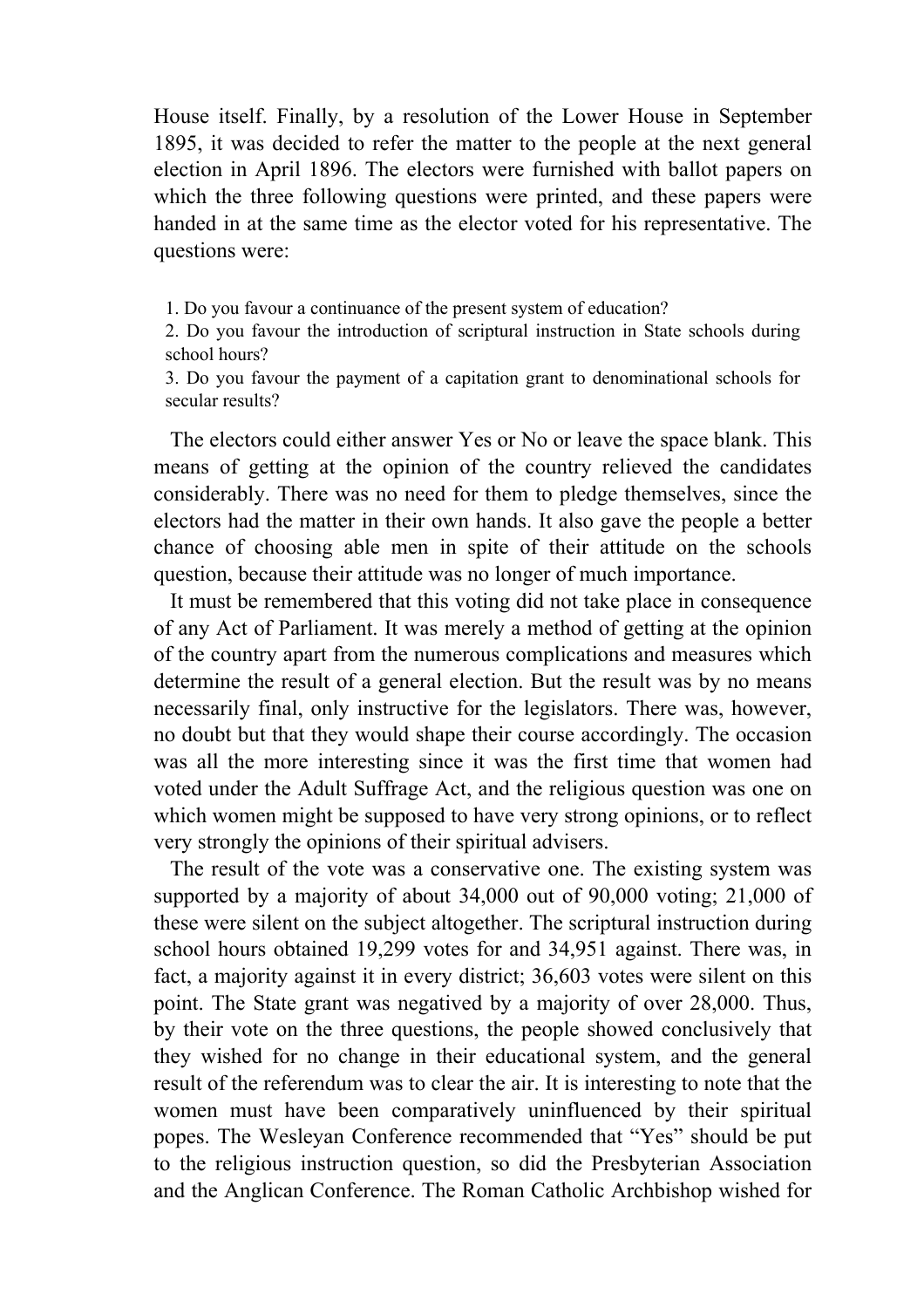an affirmative answer to the scriptural instruction question if there were also a grant to denominational schools. Thus practically all the great sects were in favour of "Yes" to the second question. 39,312 women voted—*i.e.*, 66 to 68 per cent. of the registered female voters, but the religious instruction question only obtained 19,000 affirmative votes. Thus, if every person that voted for it had been a woman, still more than half the women must either have been silent or voted on the other side.

 The example of South Australia has proved infectious. A Bill was brought in last session in the Victorian Parliament "to provide for the taking of a plébiscite of the electors of the colony" on the question of the Scripture lesson-book to be used in State schools, whether it should be "The National Scripture Lesson-Book" or not. The Bill did not advance beyond a second reading. It is, however, comparatively easy to refer such questions in new colonies like South Australia and Victoria. There are no powerful century-old corporations or generations of vested interests to be considered or to complicate matters. The people were not consulted for or against an Act, but merely on a question of principle, which simplifies matters for them. On the other hand, it makes strongly in favour of the *status quo.* The people know what they have got, and they are not quite sure to what they are pledging themselves. They might dislike the next system more than the existing one. They do not know what it will be, only that it will embody certain principles. They, therefore, give the present system the benefit of the doubt. This attitude is characteristic of the mass of electors on referendum questions generally, whether in Switzerland or Australia.

 To sum up. The referendum is to be introduced into the Australian parliamentary system to settle questions of dispute between the two-Houses. The people are not to be the supreme legislators, but arbiters. The possibility of a referendum on non-disputed questions is considered in New Zealand, but in that case it is not proposed to refer a law to the people but a resolution couched in general terms, and the reply is in the nature of a mandate to the representatives. The referendum in South Australia is interesting from the fact that it was used to solve questions which are pressing for solution here in England to-day. Competent writers on the Swiss referendum have always been very dubious as to the result of the system when transplanted.\* For my own part, I do not think it will be often resorted to, should it become law, and I also think that it would probably contribute to the prestige of the Upper House. The referendum is apt to prove a very conservative agent. Swiss experience has proved that the people are invariably opposed to anything of a far-reaching or radical nature. The result would, therefore, probably be the victory of the Upper